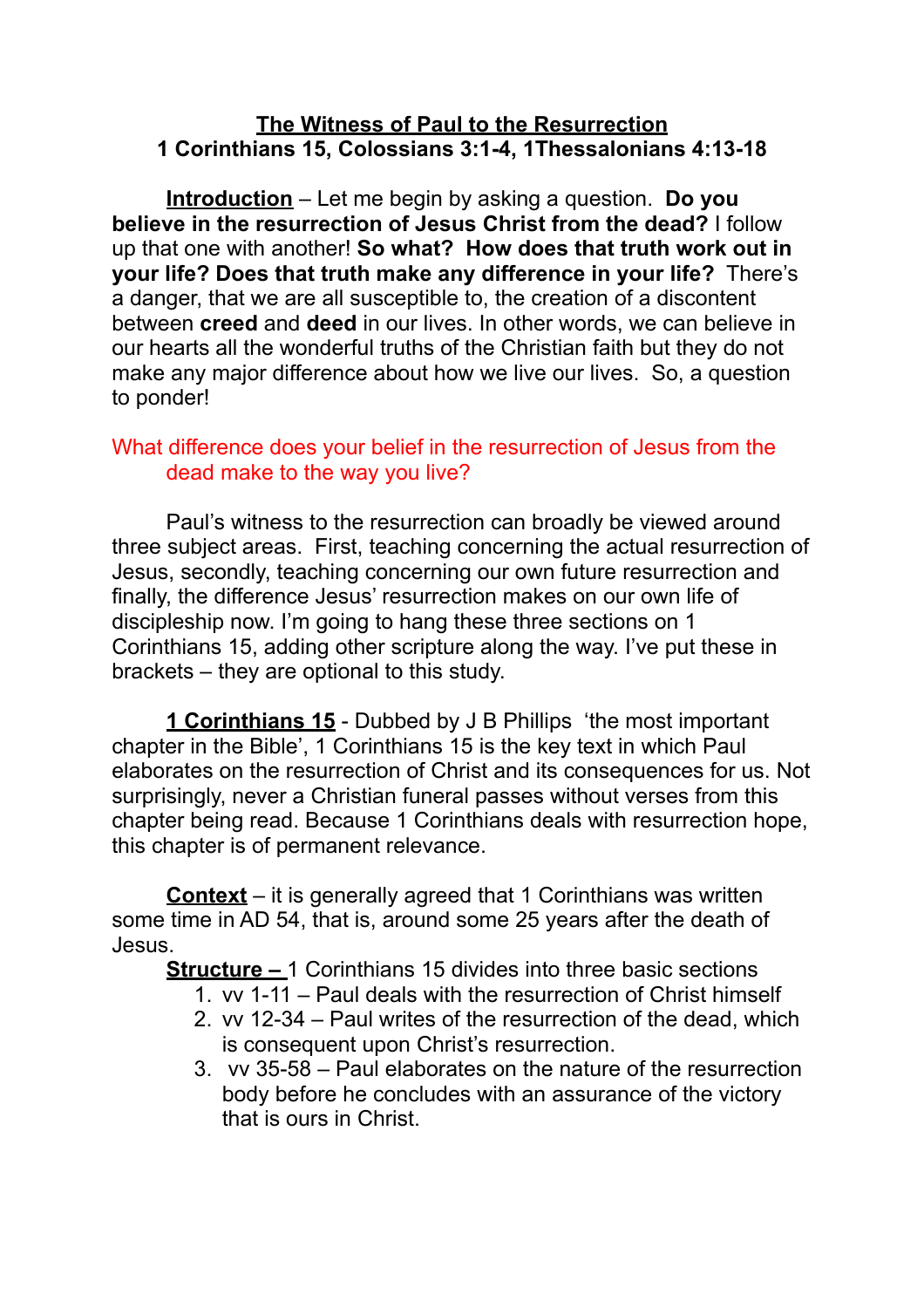## **The resurrection of Jesus – vv 1-11**

In this first section Paul is probably not trying to prove the resurrection of Christ. Rather, he is reminding the Corinthians of the beliefs he and they have in common.

According to verses 3-5 how does Paul define the Gospel? What four propositions does he mention? Is it his Gospel? How did he receive it? (cf 1 Cor. 11.23) Why does he mention all those witnesses? What is Paul trying to establish?

For this study lets explore further the words used in verse 4.They are very important! The passive mood, *he was raised*, indicate that God is the implied subject: it is not so much that Jesus rose as that God raised him, and in doing so vindicated his death on the cross. The tense is even more significant. In the other lines of the creed a simple Greek past tense is used, namely *he died, was buried* and *appeared*; but in this line the verb is in the Greek perfect, a tense expressing a past action with consequences in the present. The implication is that Christ was raised to life and lives for ever. Christ is alive!

# **The resurrection of the dead – vv 12-34**

From having established the certainty of Christ, Paul now seeks to establish the certainty of the resurrection of the dead. To do this, he develops his argument in three different ways.

- 1. The negative implications if Christ had not been raised from the dead.
- 2. The positive implications if Christ has been raised from the dead.
- 3. Finally, he returns to the negative implications and list three immediate consequences in the present if Christ has not been raised from the dead.

## According to verses 12-19, what implications follow if *there is no resurrection of the dead*?

In the light of Paul's words, what do you make of preaching that denies Christ's bodily resurrection and interprets the event in purely 'spiritual terms'?

Paul does not pull his punches in this section. If the tomb were not empty and Christ not risen from the dead, then Christian believing has nothing to offer. The Christian Gospel stands or falls with the resurrection of Christ. Preaching that lacks the dimension of the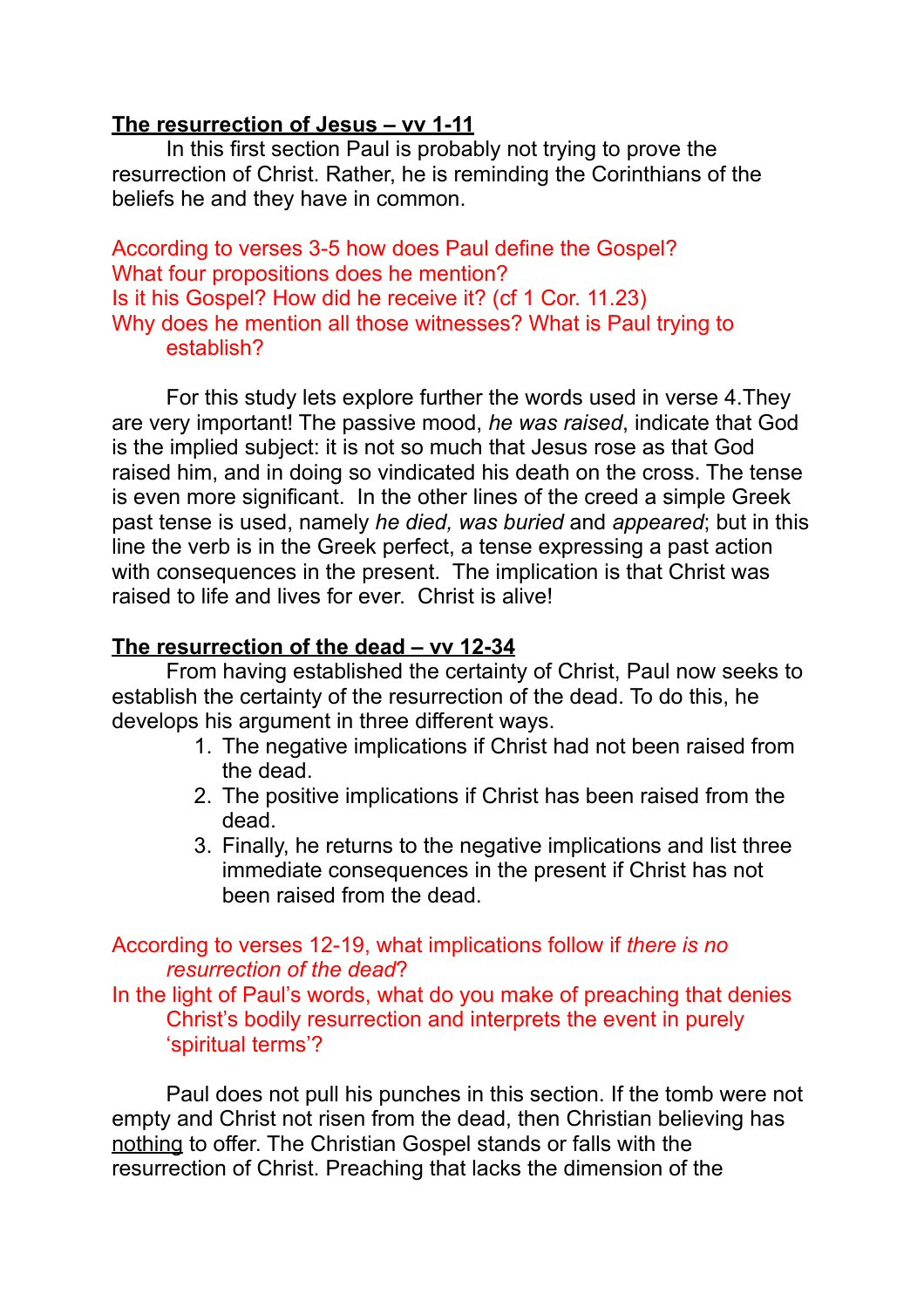resurrection has no power to change lives. It is no longer Christian preaching.

Thank God, there is no need to major on the negatives. For with great certainty, Paul declares, *But Christ has indeed been raised from the dead* (v.20). The two little Greek words translated 'but… indeed' convey the sense 'the truth of the matter, however is … The resurrection of Christ is the great reality on which the whole future of the world depends. Paul spells out the positive implications of the resurrection, which may be summed up in a series of Christological statements.

#### What does Paul state about Jesus in verses 20-28 and the consequences for our lives?

How do these truths encourage you in your own situation and as you look at the world around?

## **[1 Thessalonians 4:13-18]**

It would appear that in his brief stay at Thessalonica Paul had led the new church there to believe that Jesus would be returning soon to usher in God's final kingdom. In the few months that had elapsed since Paul's visit, however, not only had Jesus not returned, but also some of the new Christians had died. These deaths had come as a great shock to many and had caused them to wonder what the future held for their loved ones. In response Paul wrote to reassure them. He sought to point out to them the tremendous future that awaits those who have put their faith in Christ.

What did Paul believe about the future? What was the basis of this hope?

Explore the difference between 'grieving with hope' and 'grieving with no hope' in the face of death.

How can we encourage a bereaved Christian with these words (v18), without appearing to trivialize or rebuke their grief?

## **The resurrection of the body 1 Corinthians 15.35-50**

The underlying issue is spelt out in verse 35: *How are the dead raised? With what kind of body will they come?* These were no hypothetical questions at Corinth. Strictly speaking, Paul does not write, '*But someone may ask',* but rather, 'But someone *will* ask'. To be fair, this was an issue that concerned not just the Corinthians. The Jews themselves were much concerned with this issue. Down the centuries Christians too have been concerned about this issue. They have asked questions such as: what if a Christian dies at sea and their body is eaten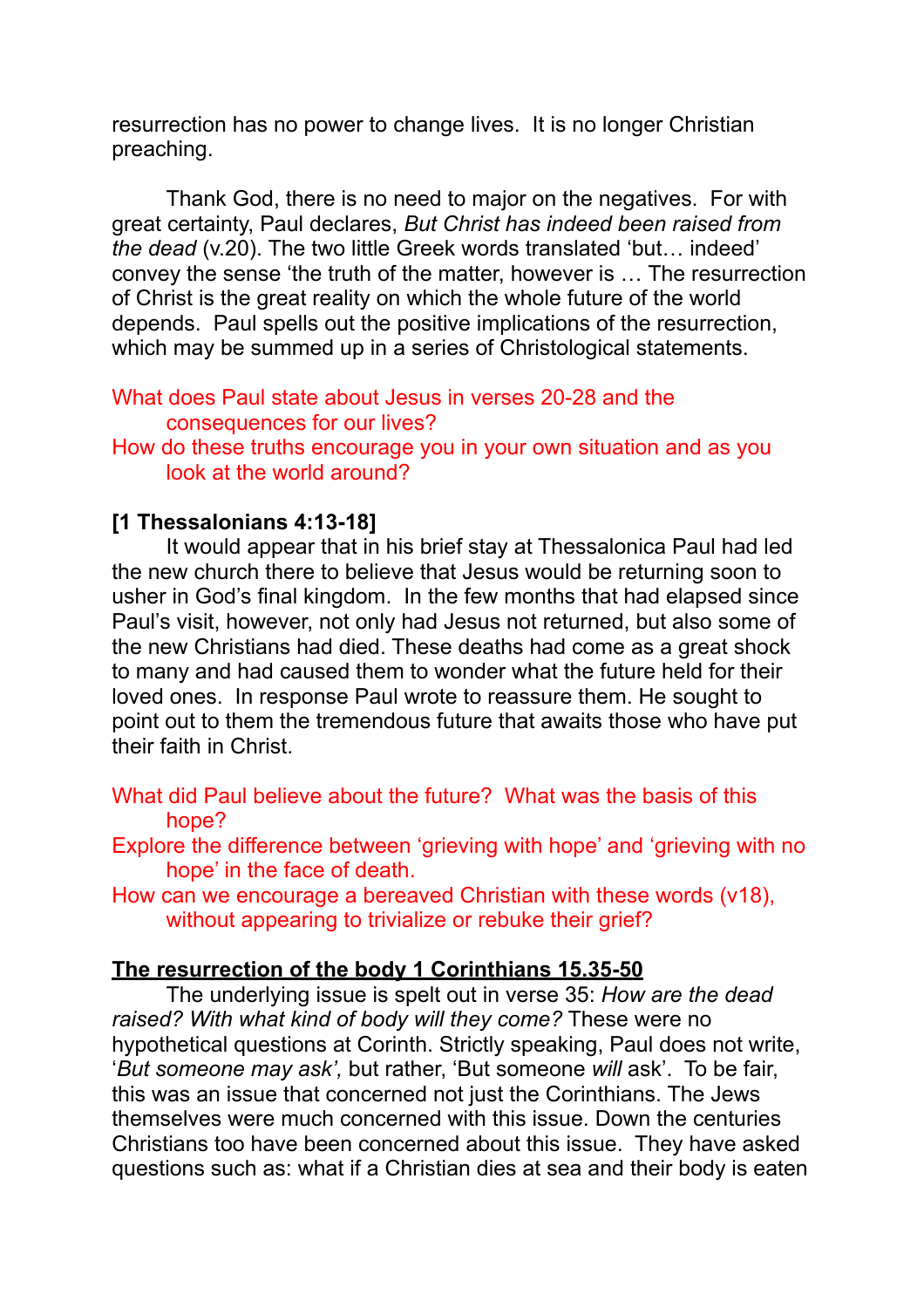by various fishes who then scatter to the seven seas? What happens to the body of a Christian who is blown to bits by a bomb?

Ultimately, the Christian answer must be that if God created the world *ex nihilo* (out of nothing), then in the light of that supreme miracle. everything is possible. To an all-powerful God the resurrection of the body creates no difficulties. Indeed, is this not what Paul is to all intents and purposes stating right at the beginning of his argument when he describes such questions as *foolish* (v36)

Paul goes on to answer the question through the use of analogies.

First, **the analogy of the seed**. Basic argument – the process of change or transformation is in God's hands.

Second, **the analogy of the heavenly bodies**. Basic argument – God is not locked into giving his creature's one kind of body. He is a God of infinite creativity and variety.

What can we learn about our resurrection bodies from these verses, what will they be like? (at least three characteristics are mentioned in these verses!)

How does this doctrine differ from belief in the immorality of the soul?

## **The Difference the Resurrection makes (vv50-58)**

As the apostle comes towards the end of his argument, he breaks out on a tremendous note of triumph. As he looks to the future he declares, '*Death has been swallowed up in victory'.* The saying he here quotes is Isaiah 25.8, which actually reads, 'he will swallow up death for ever'. A subtle change has occurred: *in victory* has replaced '*'for ever'*. Paul has adopted this change because he wishes to highlight the victory is ours in Christ.

Not only death has been overcome: so too have sin and the law (v56) According to the rabbis, 'The law is the power of God'. For Paul, however, 'sin sprang to life' through the law (see Romans 7:7-12). Death has had its deadly power (sting) precisely because of sin and law. But thanks be to God*,* for sin and death do not have the last word. Christ has dealt with this 'root infection'. The victory is indeed already ours through our Lord Jesus Christ (v57)

In the light of this victory new meaning and purpose are given to lives.